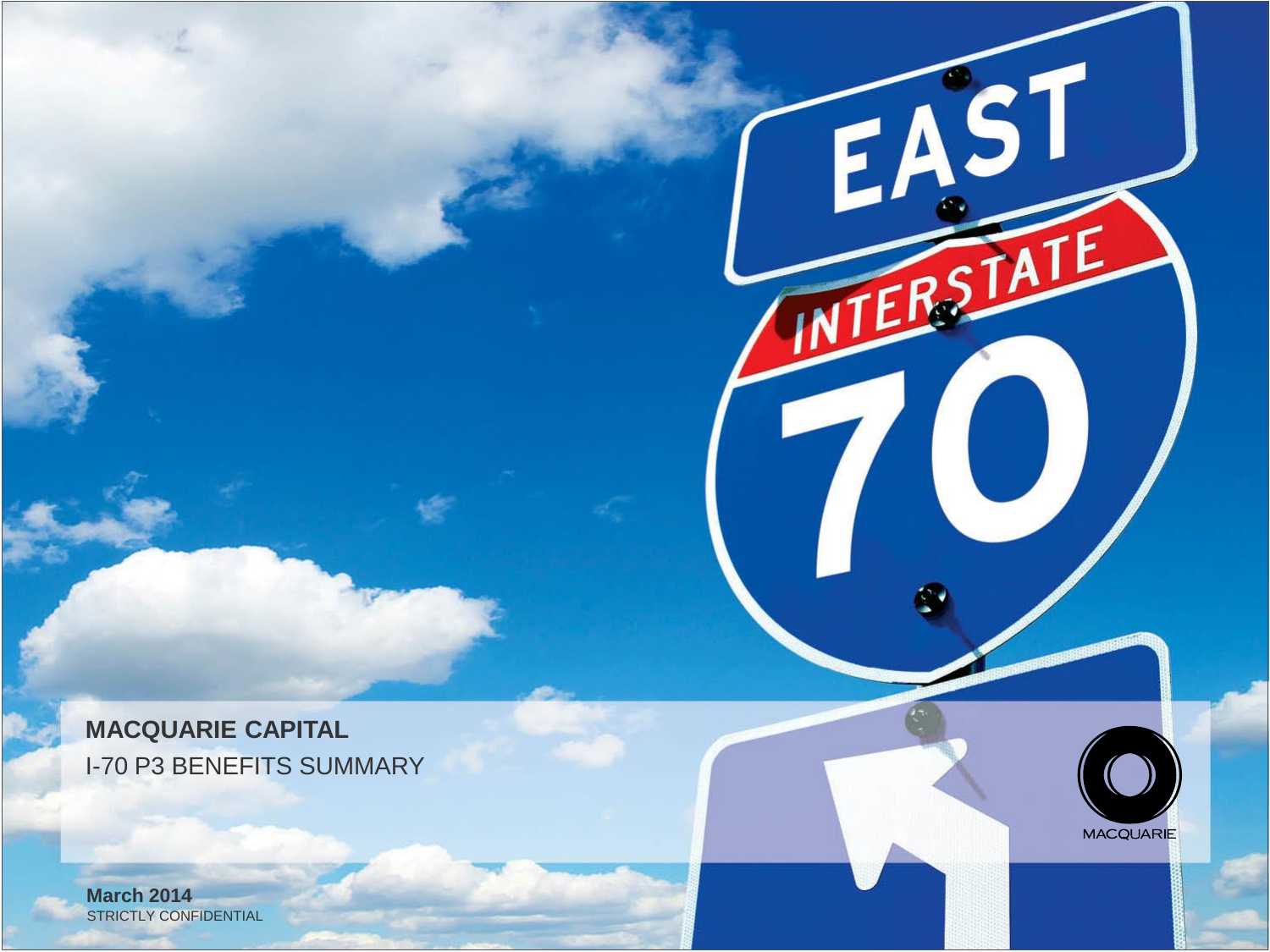## BENEFITS OF P3: COST SAVINGS



- Construction cost savings of 17%
- OMR cost savings of 8%
- These savings allow the state to develop more project, potentially extending the redevelopment beyond I-270 to I-225, or, to divert these resources to other project

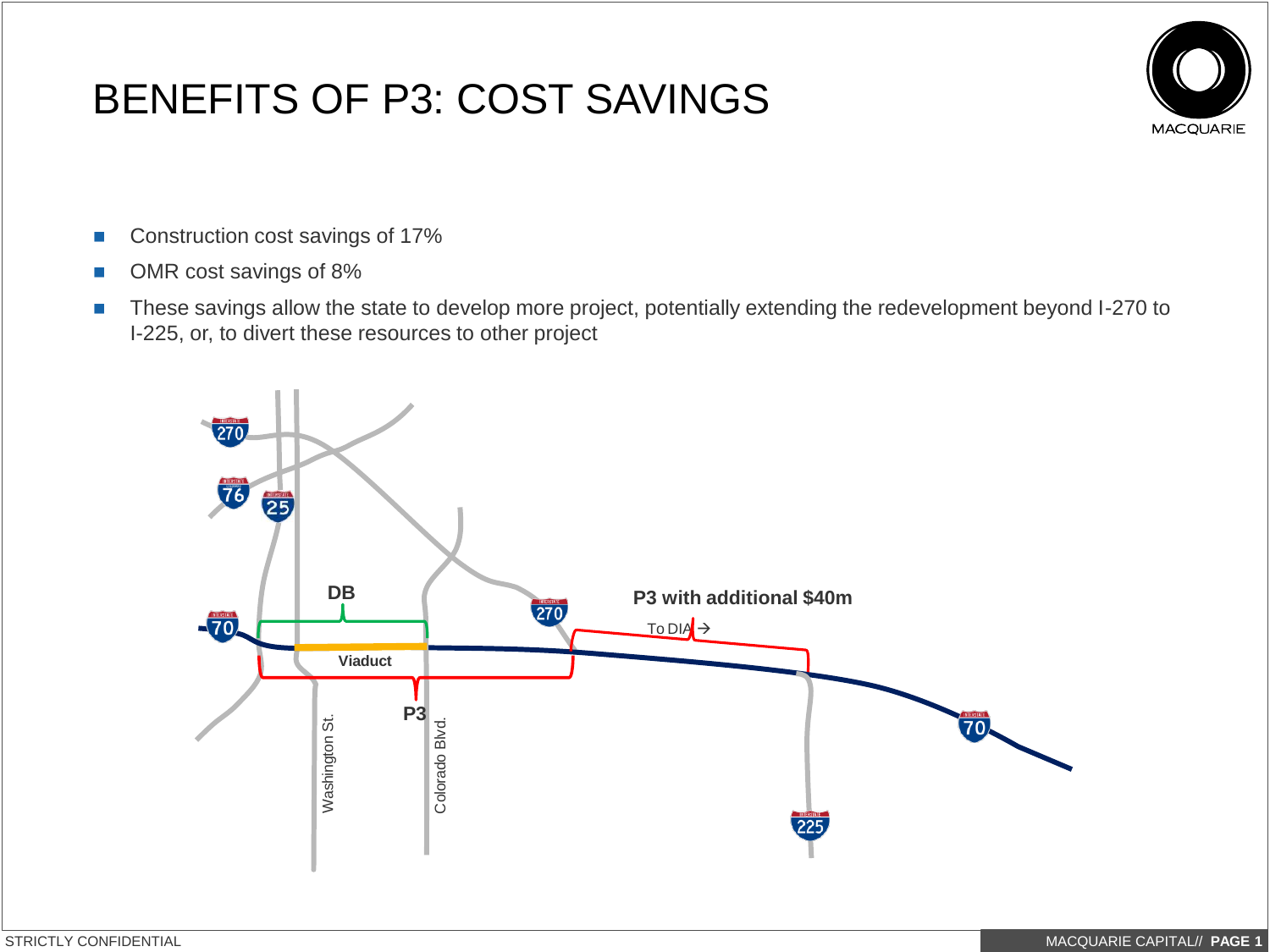## BENEFITS OF P3: LIFECYCLE PERSPECTIVE



- P3 projects consider the whole life cycle of the asset
	- Integration of design and construction with operations and maintenance achieves lifecycle cost savings and asset performance
- **The concessionaire acts like an owner not a renter, putting asset performance first** 
	- Collaborative design effort, with focus on performance and outcomes, will achieve innovation and optimization by considering total lifecycle costs rather than specific technical specifications
	- Performance specifications are designed to incentivize the concessionaire to develop a project that is efficiently well-operated and maintained
- In a P3, the public sector interacts with bidders on a one-on-one basis, allowing for the bidders to optimize proposals. Additionally, bidders are encouraged to put forth Alternative Technical Concepts (ATC's), providing an opportunity for project innovation and cost savings not found in a traditional DB procurement.
	- The Denver FasTracks Eagle P3 incorporated 17 ATC's into the project's scope that saved the Regional Transit District ~\$300 million and further reduced overall operations and maintenance expenses.
	- The I-595 project in Broward County, Florida saved almost \$300 million by utilizing an Alternative Technical Concept that utilized more existing structures and shifted additional risks to the private sector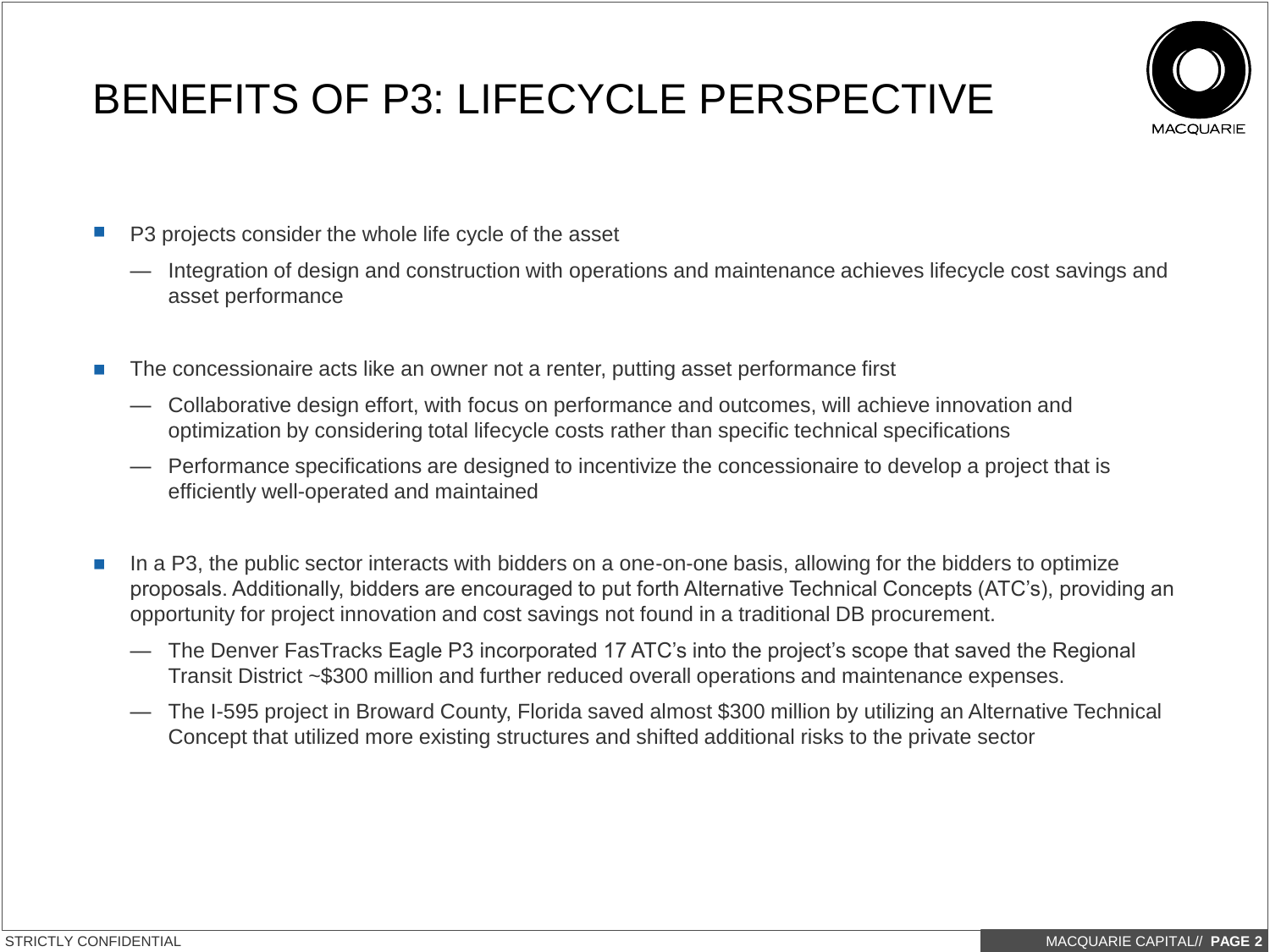## BENEFITS OF P3: RISK TRANSFER



- Risks properly allocated to those best able to manage them
- **P3** holds concessionaire debt and equity holders responsible for performance and quality
	- Results in a mindset focused on protecting owners, not meeting specifications
- Operations, maintenance and rehabilitation are fully funded and performance built into the P3 agreement, preventing deterioration and poor performance
- In a P3, high quality service standards are established and performance is incentivized through performance deductions
- Achieve greater schedule and cost certainty without contingencies held by the state

| <b>Private Sector Risk</b> | <b>DB</b>           | <b>P3</b>                                            |
|----------------------------|---------------------|------------------------------------------------------|
|                            | <b>Design-Build</b> | Design-Build-<br>Finance-Operate-<br><b>Maintain</b> |
| Design Risk                | $\checkmark$        | ✓                                                    |
| <b>Construction Risk</b>   | $\checkmark$        | ✓                                                    |
| <b>Maintenance Risk</b>    | <b>Public</b>       | ✓                                                    |
| <b>Operations Risk</b>     | <b>Public</b>       | ✓                                                    |
| <b>Finance Risk</b>        | <b>Public</b>       | ✓                                                    |
| <b>Demand Risk</b>         | <b>Public</b>       | Public / Shared                                      |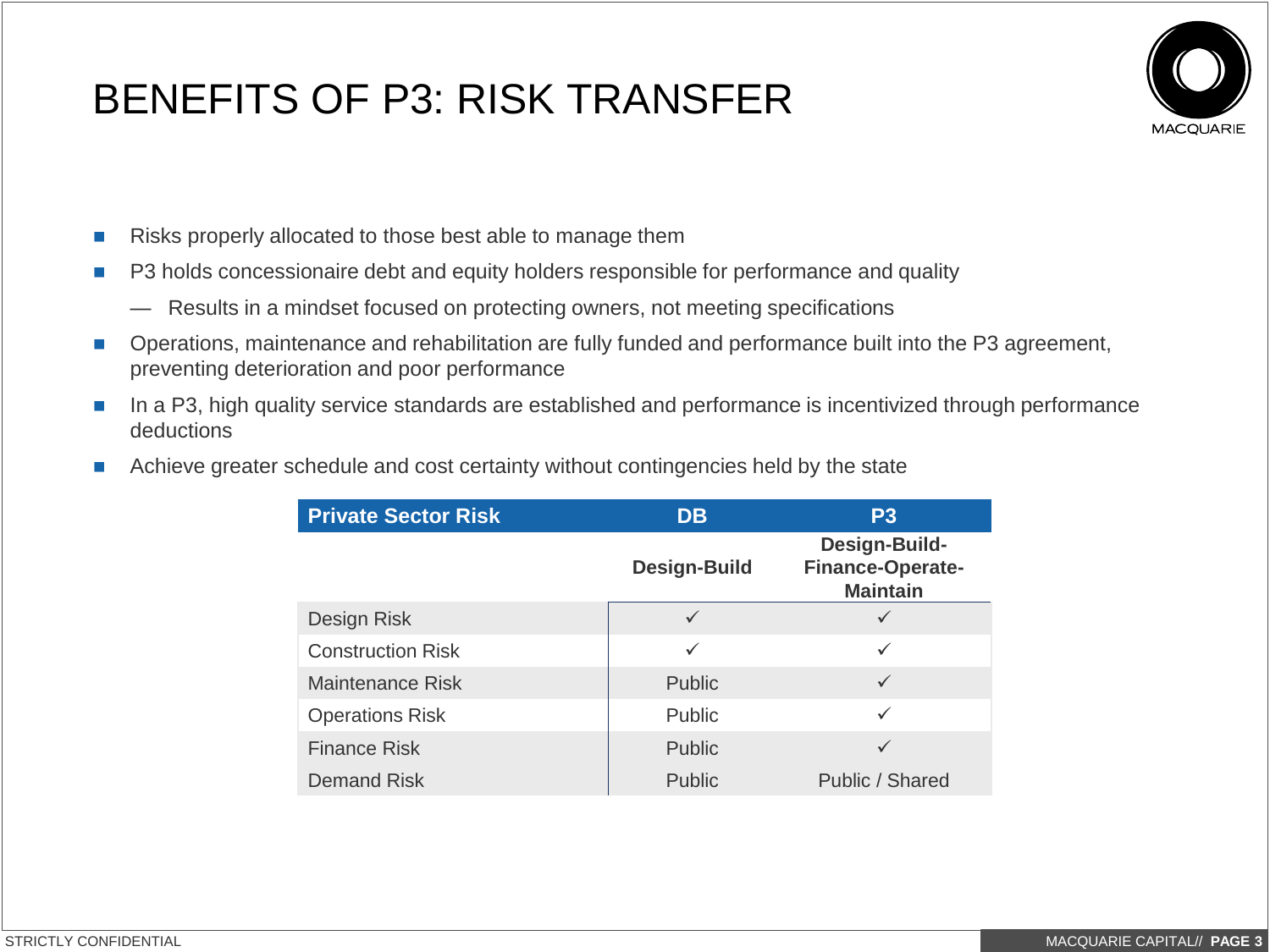

# APPENDIX SUPPORTING MATERIALS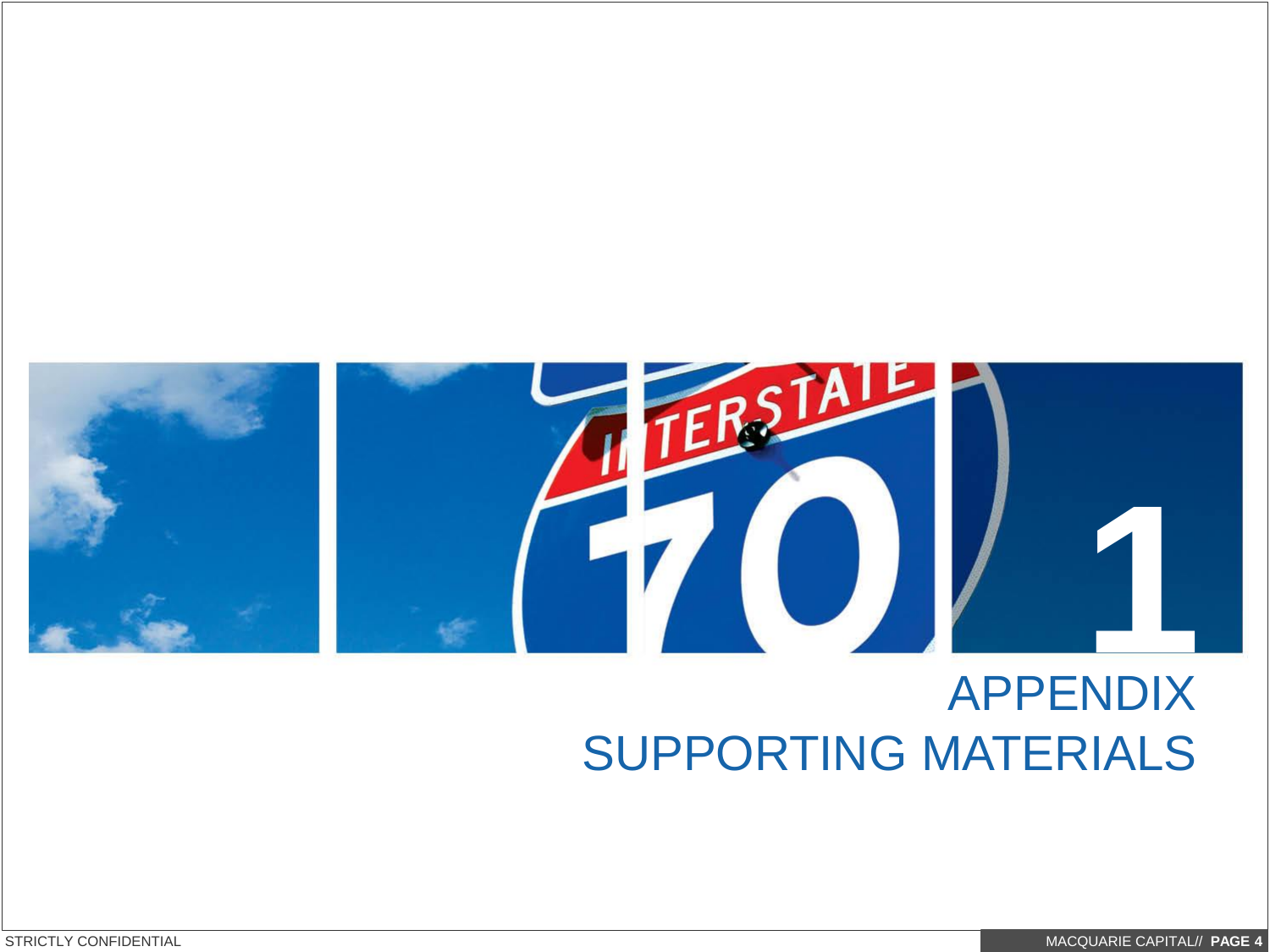### HOW P3 ACHIEVES CONSTRUCTION COST SAVINGS



#### **A P3 will typically result in a lower construction cost, without the need for the additional risk contingency required in a DB**

|                                                                        | <b>DB</b>                                                                                       | <b>P3</b>                                                                        |
|------------------------------------------------------------------------|-------------------------------------------------------------------------------------------------|----------------------------------------------------------------------------------|
| <b>Design Costs</b>                                                    | High                                                                                            | Savings due to use of in-house resources                                         |
| <b>Innovation</b>                                                      | Limited by 30% design                                                                           | Increased due to design flexibility                                              |
| <b>Contractor Mobilization &amp;</b><br><b>Supervision (Indirects)</b> | Higher based on less schedule<br>incentive                                                      | Reduced due to faster schedule and closer<br>design/constructability integration |
| <b>Materials</b>                                                       | Higher due to payment constraints                                                               | Savings due to better hedging                                                    |
| <b>Construction Oversight</b>                                          | Higher                                                                                          | Savings due to oversight from operator,<br>equity and lenders                    |
| <b>CDOT Indirects</b>                                                  | No savings                                                                                      | Savings due to risk transfer to<br>concessionaire                                |
| <b>Risk Contingency</b>                                                | Greater than 10% cost overrun likely;<br>expected contingency between \$50-<br>100 <sub>m</sub> | No contingency required                                                          |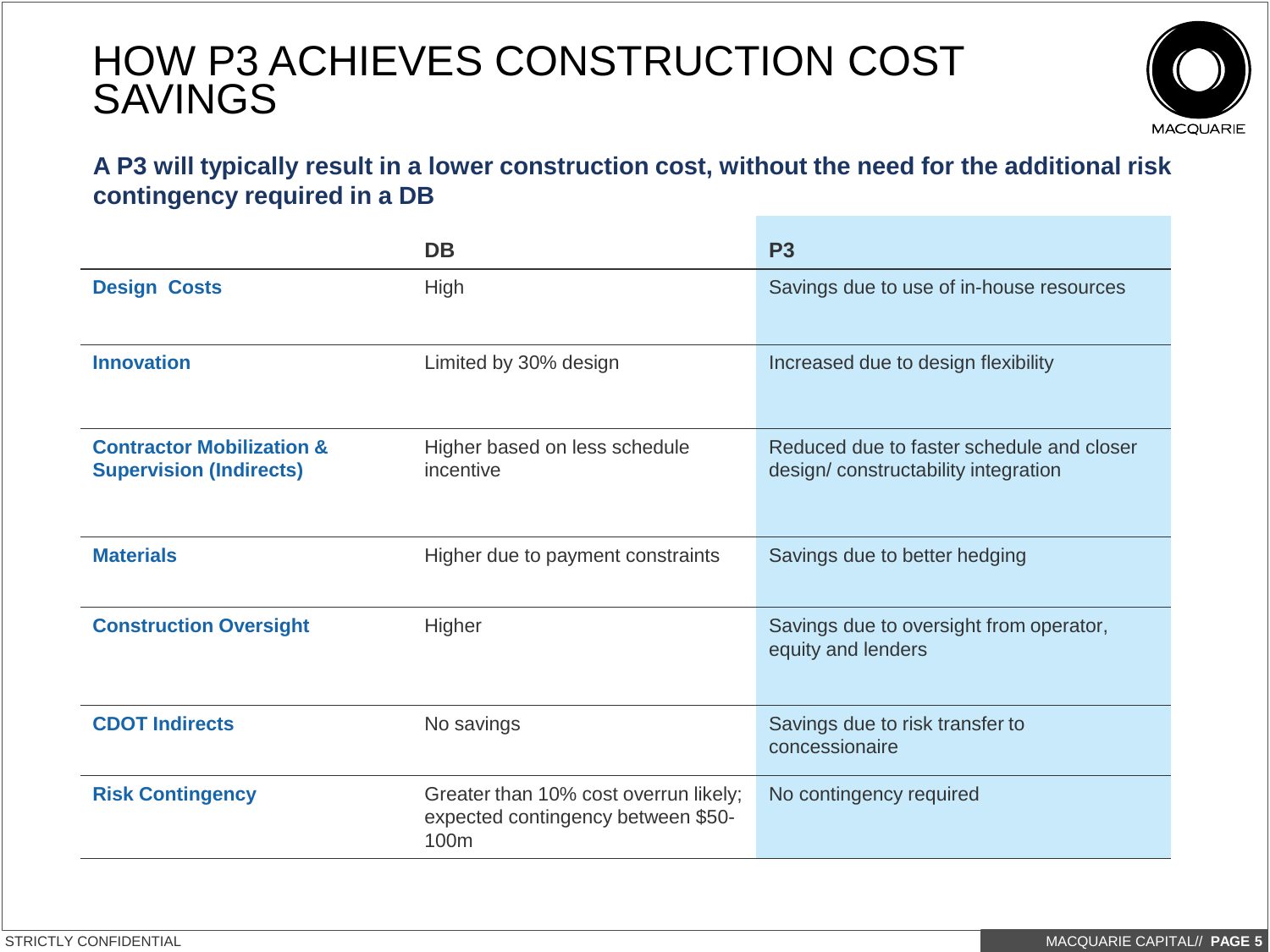### EXAMPLES OF CONSTRUCTION COSTS SAVINGS IN P3



#### **Construction Cost Savings Achieved in North American PPP Market**

|                                | <b>Savings Relative to</b> |                              |
|--------------------------------|----------------------------|------------------------------|
| <b>Savings Relative to PSC</b> | <b>Competitor</b>          | <b>Comments</b>              |
| 14.3% lower than PSC           | 30% below next most        | ATC's and risk transfer      |
| (\$300m)                       | competitive price          |                              |
| 33% lower than PSC             | ~20% below competitor      | Hybrid toll and availability |
|                                |                            |                              |
| 13% lower than PSC             | ~20% below competitor      | 17 ATC's accepted            |
|                                | (\$300m)                   |                              |
| NPV 63% below PSC              | ~40% below competitor      | Innovation and market shift  |
|                                |                            |                              |
| NPV 27% below PSC              |                            | 2003 - 2012                  |
|                                |                            |                              |
| NPV 15% below PSC              | ~20% below competitor      |                              |
|                                |                            |                              |
| NPV 15% below PSC              | ~50% below competitor      |                              |
|                                |                            |                              |
| 12.5% lower capital costs than | ~50% below competitor      | Based on VfM analysis 2010   |
| <b>PSC</b>                     |                            |                              |
| 13.7% lower than PSC           | ~7.2% below high bid       |                              |
|                                |                            |                              |
| 20% lower than PSC             |                            | Separate DBFOM and DB        |
|                                |                            | projects                     |
|                                |                            |                              |

Note: shaded rows represent availability payment projects